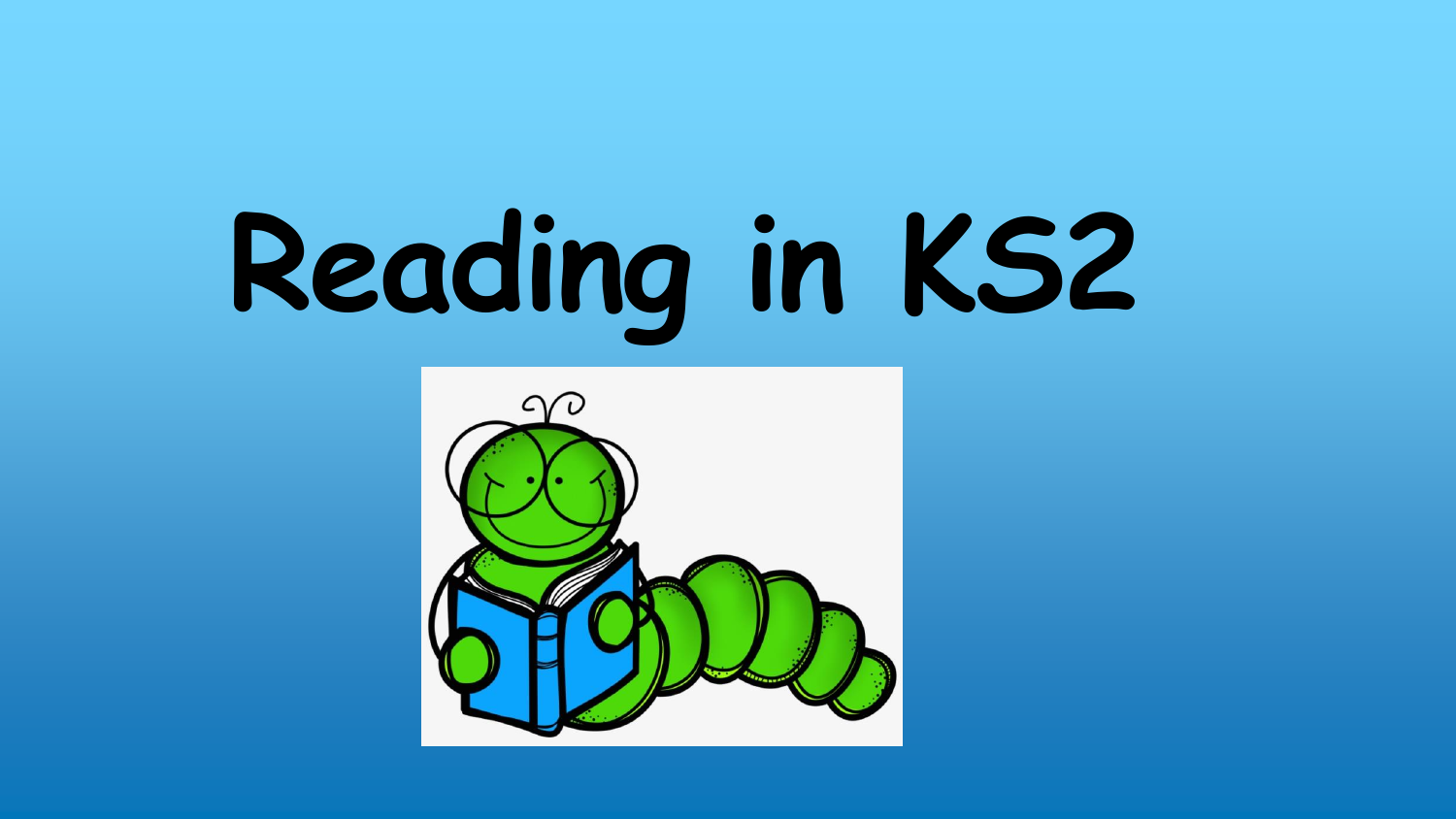## **Reading at home**

•This book may be a novel which will take them longer to read or maybe a shorter

•Children take responsibility for changing their own books - this ensures that they read books that are of interest to them and promotes a love of reading.

- •Your child will bring a book home each day.
- book.
- 
- It is crucial that you read with your child at least twice a week.
- is no need for a comment: a simple signature will do.



• Please sign your child's reading diary so we know they have read at home. There

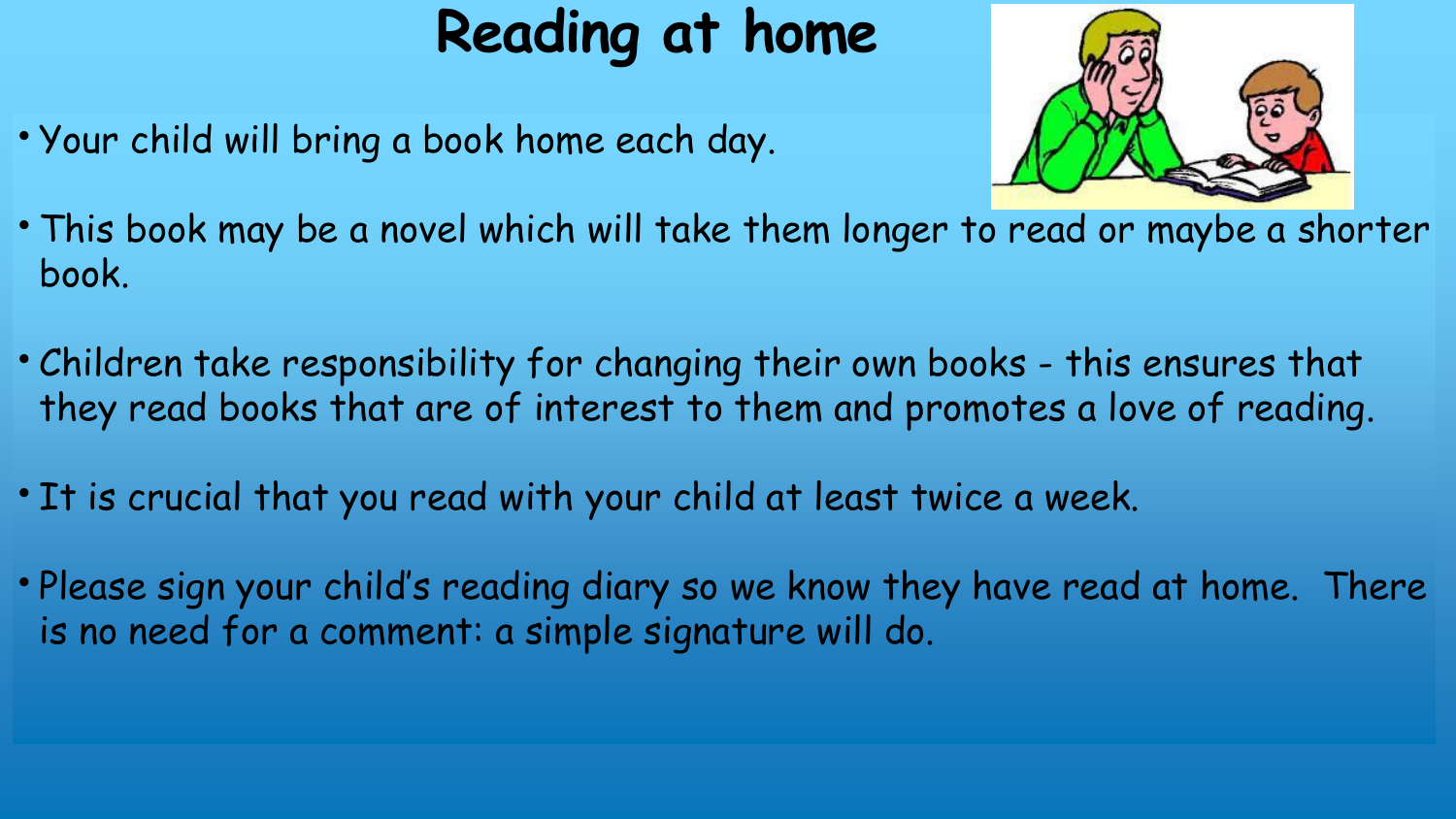## **Reading at home**

discourage independent reading.

aloud to an adult.

- Your children may read to themselves at home. That is great and we don't want to
- It is important that children, regardless of their reading ability, continue to read
- Reading aloud makes it easier for children to remember words. They are also less
- When you listen to your child read aloud, it **can help you determine how accurately**



likely to miss words out than if they read silently.

**they are reading and how much they understand.**

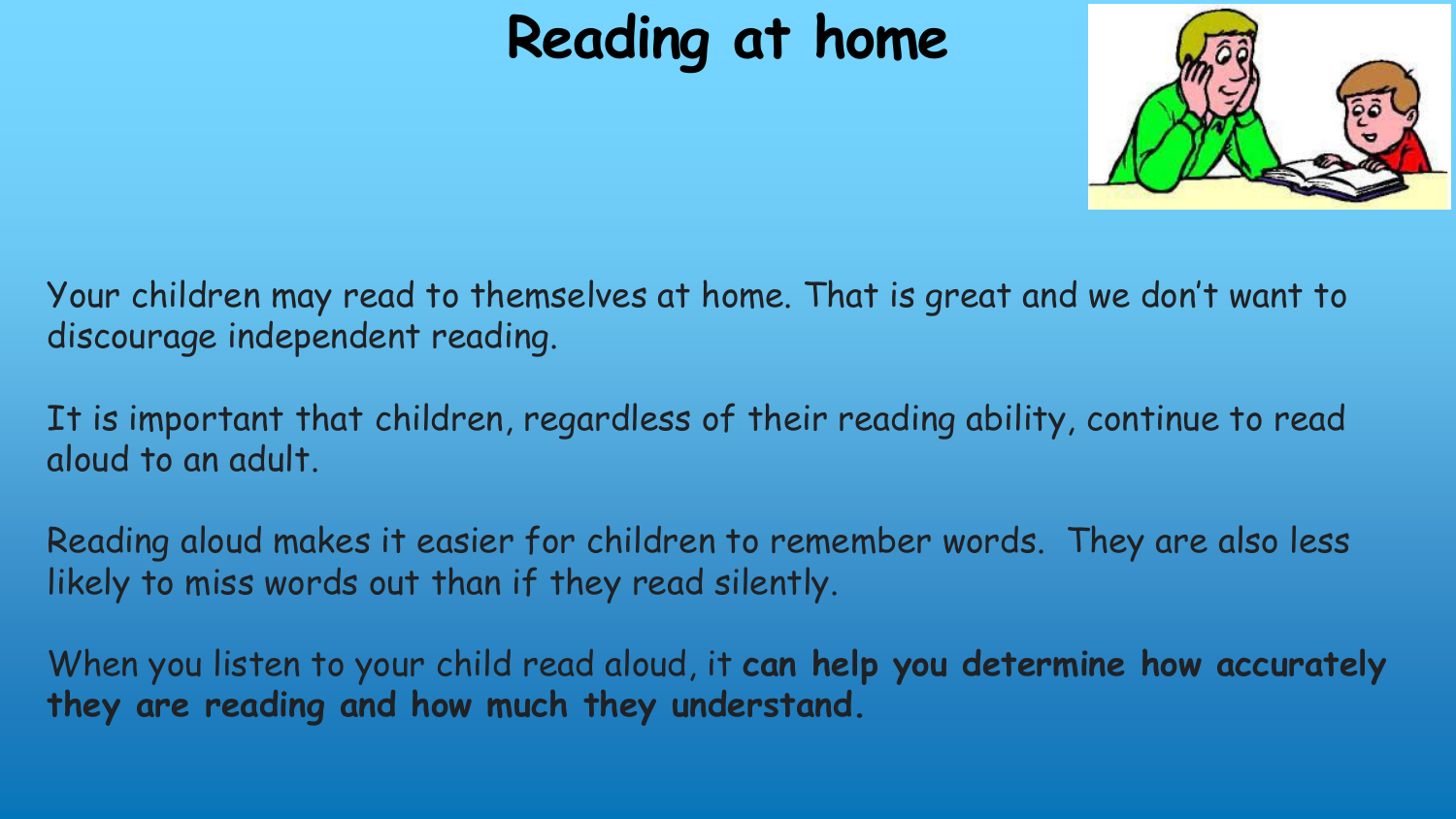#### **Fluency V Comprehension**





**Reading comprehension** is the ability to understand what read.

**Reading fluency** is the ability to read with speed, accuracy, and proper expression.

In order to understand what they read, children must be able to read fluently whether they are reading aloud or silently.

When reading aloud, fluent readers read in phrases and add expression appropriately.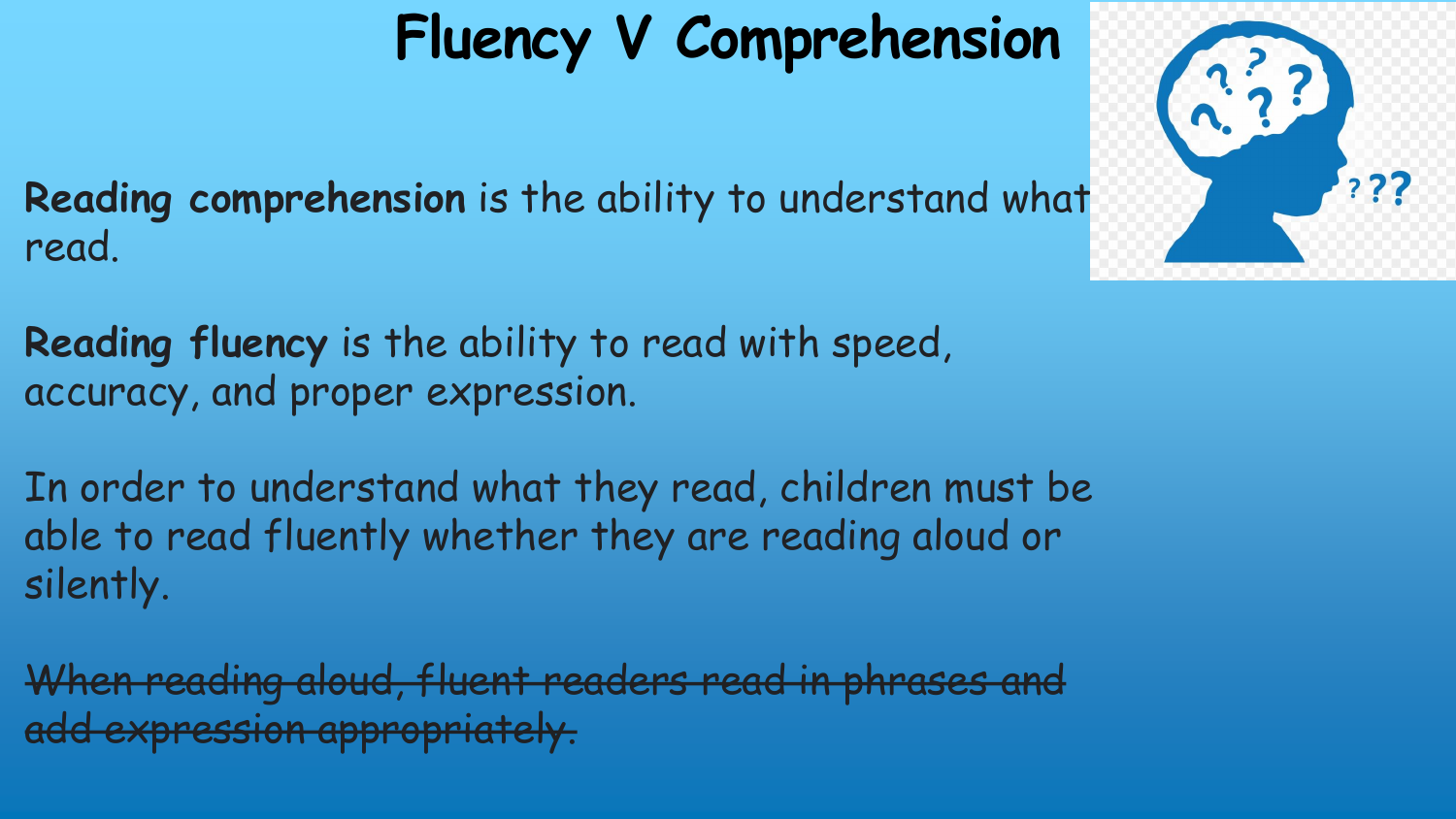## **Reading in School**



## • **We will not write in their reading records - we record**

- **Children will read to an adult at least once a fortnight.**
- **our comments in our school folder.**
- **and fiction books and we monitor their progress.**

• **Children are encouraged to read a range of non-fiction** 



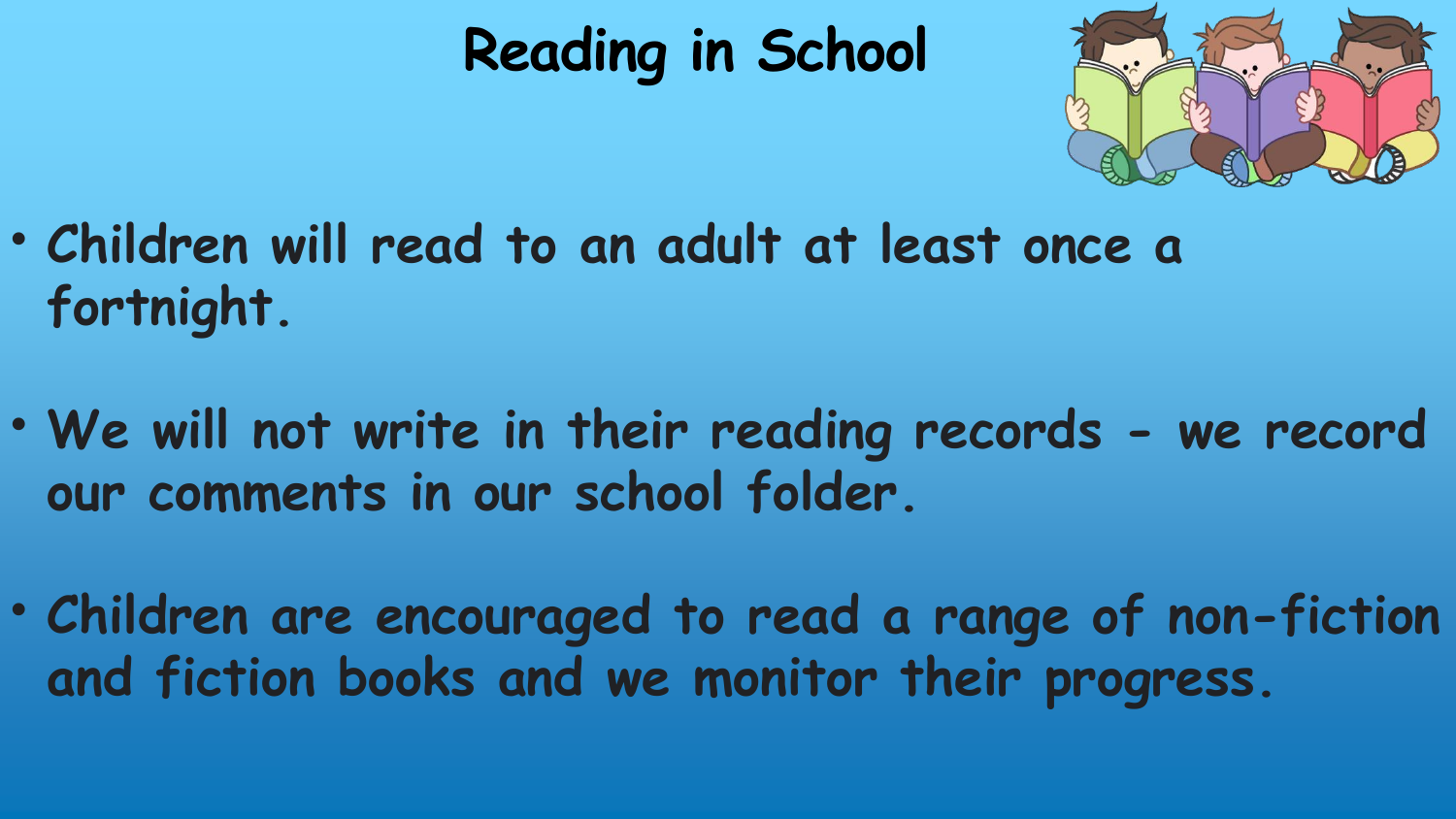#### **Reading in School**



# **discuss how they are getting on and look at their quiz**

- **We have regular reading conferences with children to scores and look at how they can improve.**
- **on it.**
- **up to at home.**

#### • **When children finish reading a book, they complete a quiz**

#### • **To encourage children to get through a book, we might put post-it notes in to mark where we want them to read**



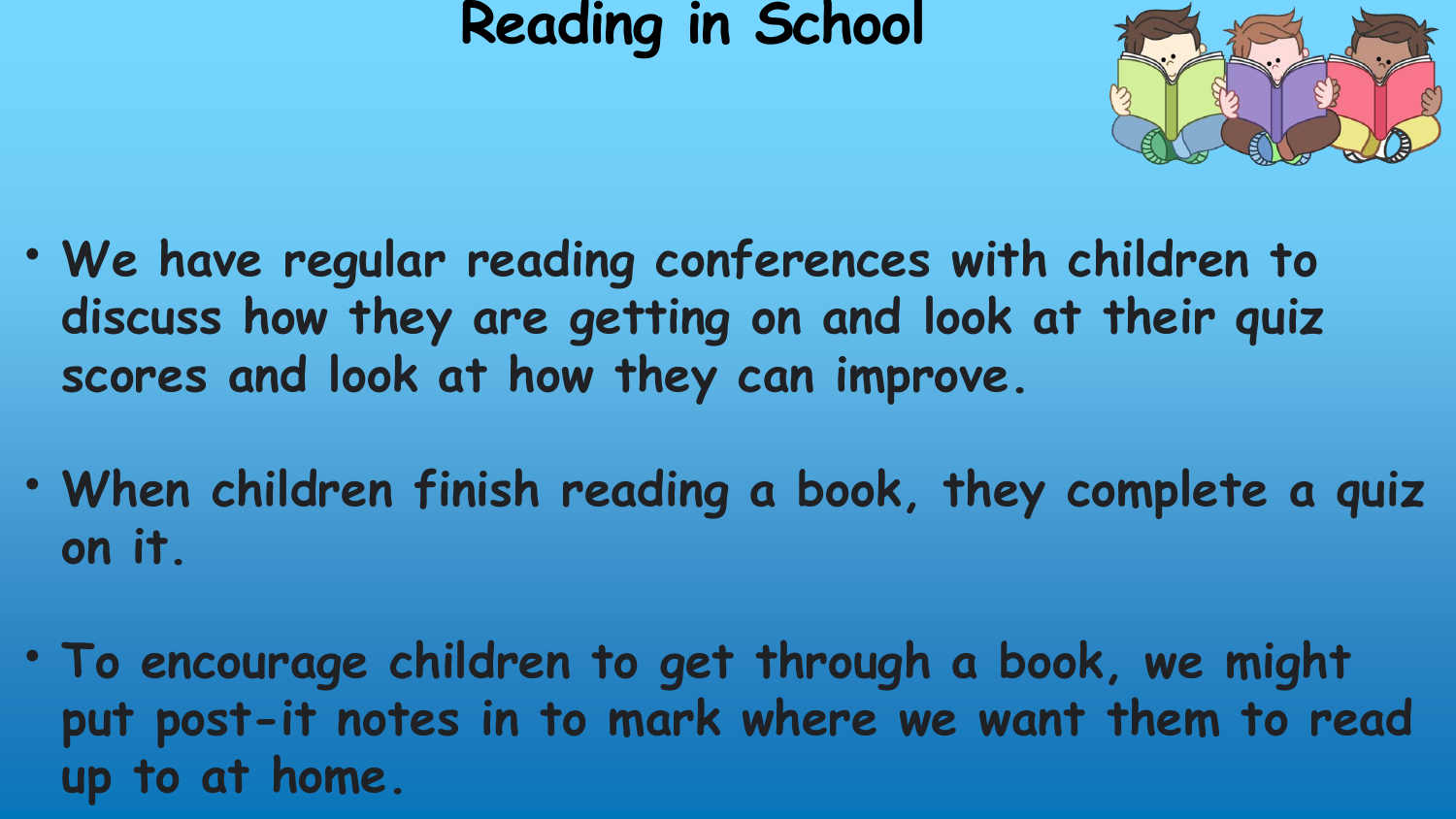

#### • **Each half term, children take part in a Star Reader assessment.**

• **This is a series of questions which tests comprehension** 

• **After they have completed the assessment, children** 



- **and understanding of vocabulary.**
- **are given a Zone of Proximal Development (ZPD)**

## Accelerated<br>Reader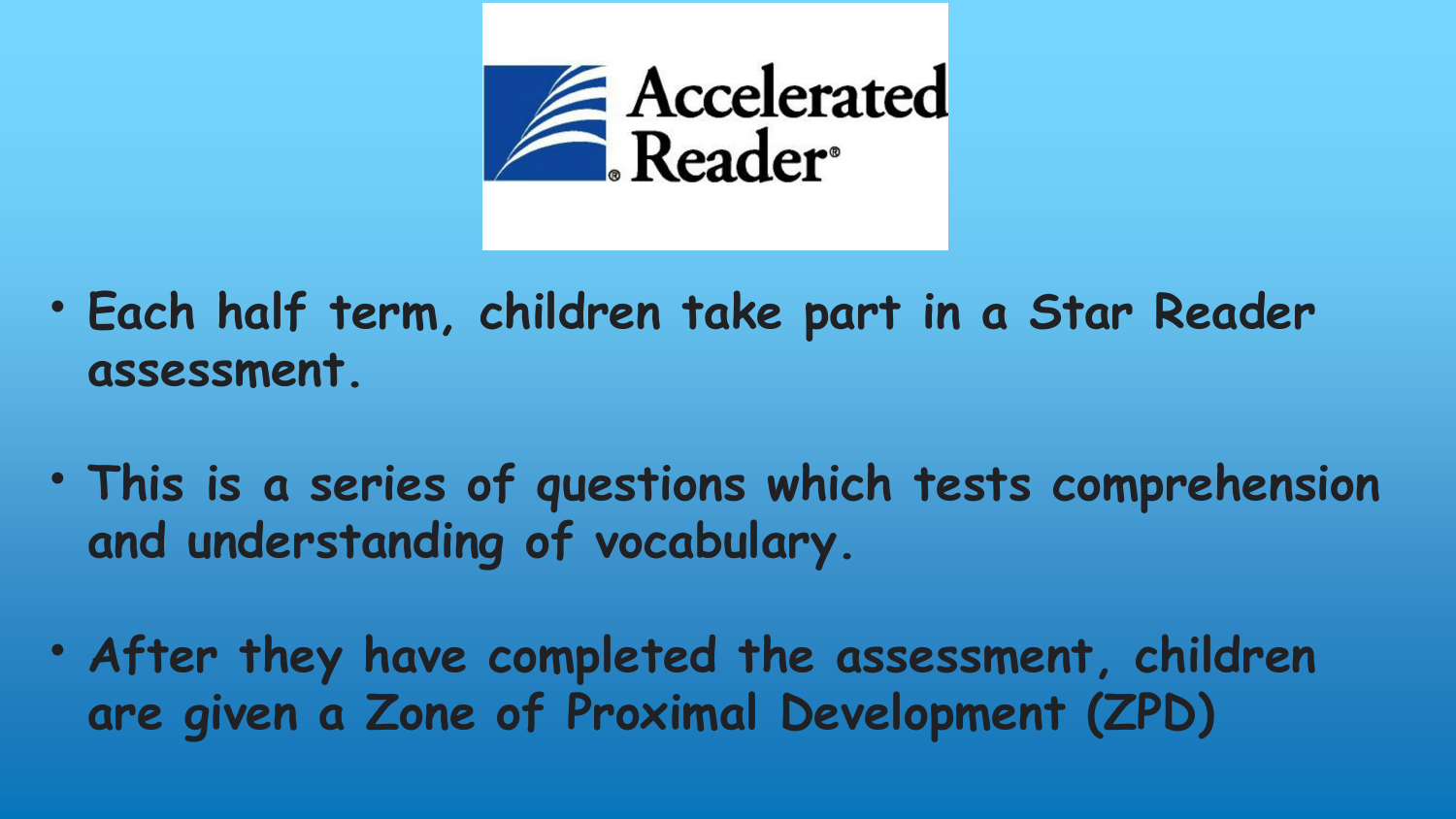## **ZPD - what does it mean?**



• The Zone of Proximal Development (ZPD) is the reading ability range within which pupils should

- read to best **develop** their reading, while avoiding frustration.
- As children's reading ability develops, the range of the ZPD increases.
- Children are encouraged to read across the full range of their ZPD range by doing so they will be exposed to a range of texts, authors and vocabulary.
- the book numbers within their ZPD so that they read a breadth of books.

• A ZPD is not a stepping stone and children should not go up within it each time they read, nor should they always read books at the top or bottom of their range. They are encouraged to vary